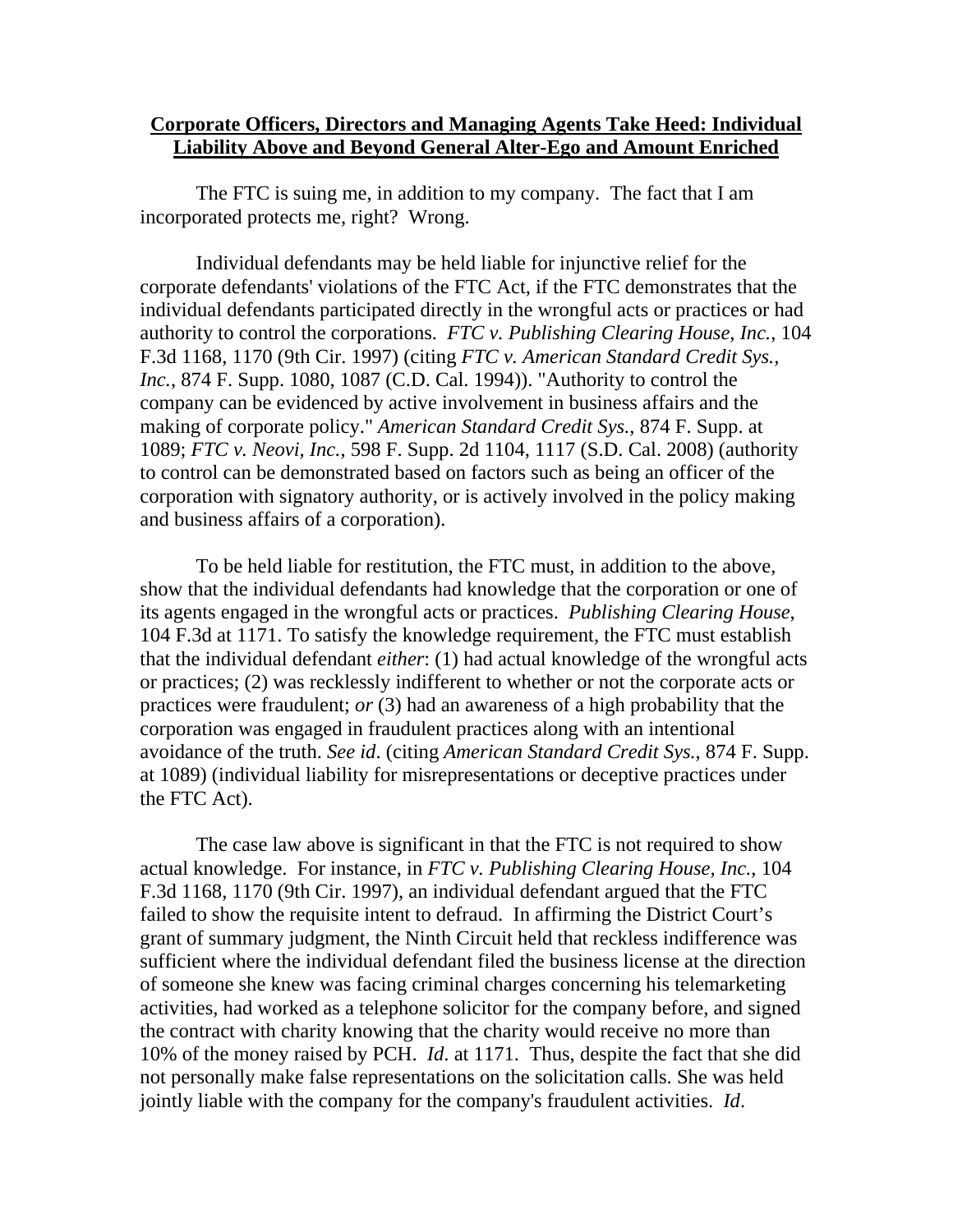An individual defendant's awareness of a high volume of consumer complaints can further demonstrate knowledge of deceptive practices. *FTC v. Am. Standard Credit Sys., Inc.*, 874 F. Supp. 1080, 1087 (C.D. Cal. 1994)

What is the scope of liability? Individuals can be, and frequently are, held jointly and severally liable with co-defendants for the total amount of consumer injury.

Under Section 13(b) of the FTC Act, the power to grant ancillary equitable relief includes the power to order equitable monetary relief for consumer redress through repayment of money, restitution, disgorgement of unjust enrichment, or rescission*. FTC v. Febre*, 128 F.3d 530, 534 (7th Cir.1997); *FTC v. Amy Travel Serv., Inc.*, 875 F.2d 564, 571-72 (7th Cir.1989).

In determining the amount of equitable monetary relief, the amount of restitution equals the amount paid by the consumer victims of an illegal scheme, less any amounts previously returned to the victims. *See Febre*, 128 F.3d at 536; *FTC v. Gem Merchandising Corp.*, 87 F.3d 466, 469 (11th Cir.1996) (affirming an award of damages as calculated by consumers' losses); *FTC v. Figgie Int'l, Inc.*, 994 F.2d 595, 606-07 (9th Cir.1993), *cert. denied*, 510 U.S. 1110, 114 S.Ct. 1051, 127 L.Ed.2d 373 (1994) (stating that restitution is amount of enrichment received) Corporate and individual defendants may be held jointly and severally liable for the total amount of consumer injury. *See, e.g., Amy Travel*, 875 F.2d at 570.

For instance, in *FTC v. Windward Marketing, Ltd.*, 1997 WL 33642380, at 15 (September 30, 1997), individual defendants argued that any disgorgement of profits directed at them must be limited to the amount of profits they earned. The court indicated that "this position is incorrect . . . Defendants can be held jointly and severally liable for their violations of the Act . . . . Thus, any Defendant's liability may exceed the amount that particular Defendant received from his participation in the scheme, and, instead, a Defendant may be liable for all the money Defendants received from the . . . scheme." The corporate defendant and the two individual defendants were jointly and severally liable for \$12,693,401.

The FTC also takes it one step further to satisfy the consumer injury; it often goes after "relief defendants" and other third parties who do not have a valid right to ill-gotten funds. The legal principle of a "relief defendant" has its genesis in common law and has been fully developed in the SEC context. In *SEC v. Cavanagh*, 155 F.3d 129, 136 (2d Cir.1998), the Second Circuit held that federal courts may order equitable relief against a "nominal" or "relief" defendant, an individual who is not accused of wrongdoing, where that person has "(1) received ill-gotten funds; and (2) does not have a legitimate claim to those funds." *Id*.